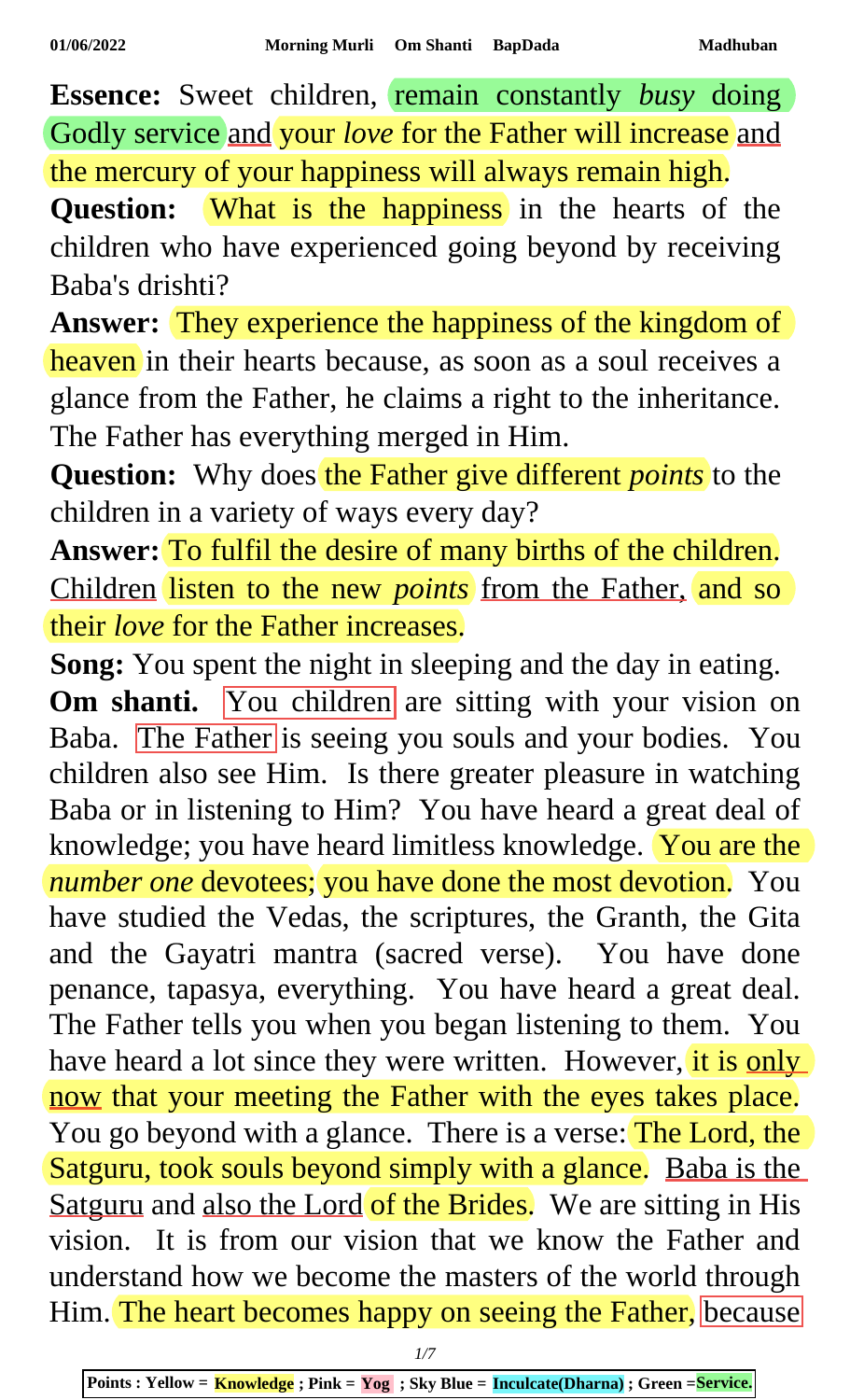the soul receives everything from Him. The Father has everything merged in Him. You children have now found the Father, you are sitting in His vision and so you children will definitely be intoxicated about the kingdom of heaven. First of all, there is the intoxication of belonging to the Father and then that of the inheritance of beta, the kingdom. We understand we are sitting in front of the Father and body consciousness is being removed. We souls have been going around the cycle and playing our *parts* through these bodies. Our Father is now sitting in front of us. There is the happiness of receiving the inheritance from the Father. As a child grows older, he becomes aware he is the child of a *barrister*, an *engineer* or an emperor and that he is the master of that kingdom. Here, you understand you are receiving your inheritance of heaven from the Father. You children should experience permanent happiness by seeing the Father. This is known as a heart-to-heart conversation. The *Supreme* Father of all sits here and speaks to souls. The soul listens through this body. It only happens once that the Father, whom you have been remembering, comes and gives you your inheritance for 21 births when the meeting of the eyes takes place. You children should remember this. Some children forget this. You should not forget this. By being in front of Baba's eyes, you understand you are sitting with Baba. By seeing Baba, your mercury of happiness rises. The Father sits here and explains new *points* so that the children develop full *love* for the Father. The desire of the hearts of you souls can then be fulfilled because you had been separated. You have experienced many types of sorrow. Now that you are sitting here personally, you should be happy on seeing Him. Are you happy being in front of the Father, or do you remain just as happy when you are far away from Him? Reasoning says that, because one hears many things outside, the intellect is pulled in other directions. The children who are in Madhuban are listening personally to Baba. Baba attracts souls with His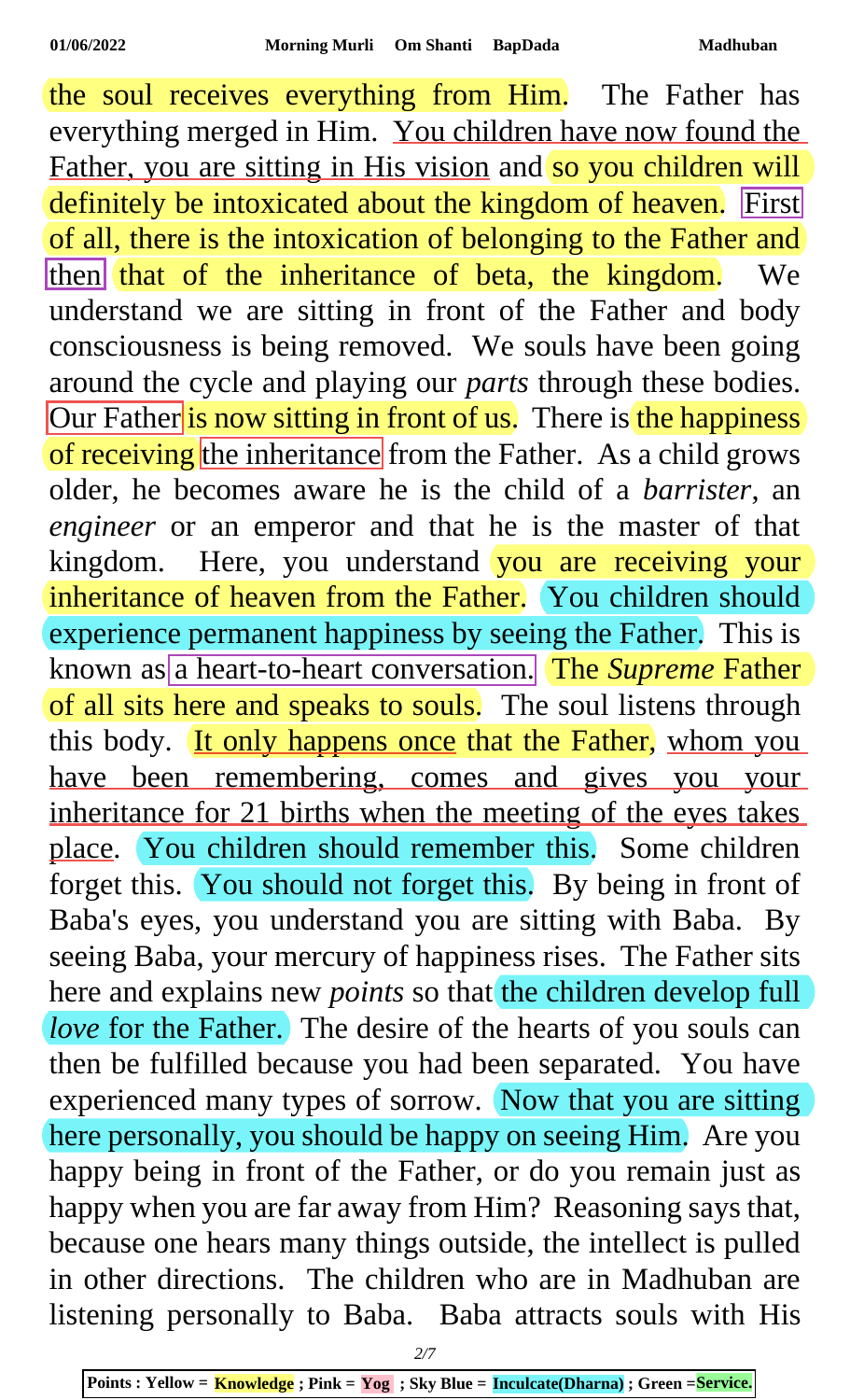love. Your Baba is so lovely and sweet! He is making you worthy of going to heaven. You children were the masters of heaven. Now, according to the *drama*, you have lost everything. Losing the kingdom and claiming it back again is not a big thing. Only you understand this matter. There are millions of souls in the world but only a few out of multimillions recognise Me as I am, what I am and what is received from Me. Even though some understand all of this, the *wonder* is that Maya makes them forget. It isn't that Maya does not make those who are personally in front of Baba forget Baba. Maya even makes those who are personally here forget. There should be full *love* for Shiv Baba. How can your *love* increase so that you claim the most elevated inheritance from Baba? The Father says: Do Godly service! The Father also serves the children. You children understand that Baba has come from a faraway land. The children whose intellects have faith should never fluctuate or be confused, but Maya is very powerful. Baba is decorating you. He is changing you from human beings into deities. This is a *school* in which you become deities. This is the effort that you make in order to become the masters of the pure world. Baba simply says: Remember Me! When a person is dying, he is told to remember Rama (God). However, people don't know Rama, and so there is no benefit in that remembrance. You have full recognition of the Father. You come here to Shiv Baba. He is incorporeal, the *Creator*. How does He *create*? Prajapita Brahma is also called a *creator*. The human world is created through Brahma. This is why he is called Brahma, the Father of People. You souls have become Brahmins and you souls clearly understand that you are Shiv Baba's grandchildren and have become the children of Brahma. You children want to have your sins absolved and to become threaded very closely in the rosary of victory. Therefore, you must remember Baba a great deal. You are also karma yogis. Look after your home and remain as pure as a lotus flower. This example does not

*3/7*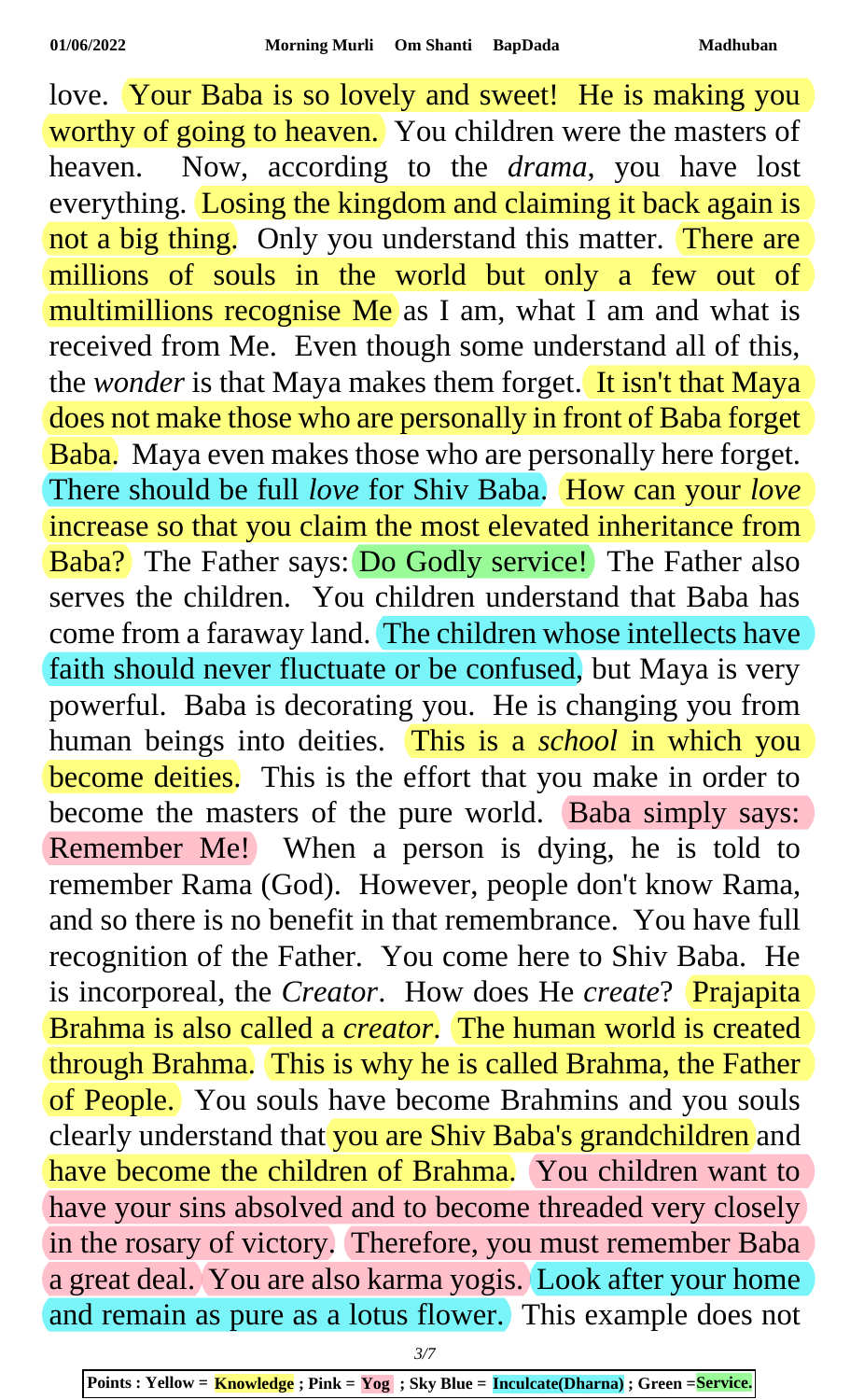apply to sannyasis. They cannot stay in their households and become pure like a lotus, nor can they tell others this because people make others the same as themselves. Sannyasis cannot say: Be as pure as a lotus. They cannot even tell people to remember the brahm element; even that is not possible. They would reply: You have left your home, but how can we? You are not able to stay in your household, so how can you tell others to do that? They cannot give the teachings of Raja Yoga. You have now understood the significance of all the religions. Every religion has to come at its own time. The golden age has to come after the iron age. The original eternal deity religion is needed for the golden age. No other religion can make human beings into deities. They have to go to the land of liberation. There is happiness in heaven. When we become deities, those of other religions go into liberation. However, until we go to the land of liberation-in-life, heaven, no one can go to the land of liberation. Heaven and hell cannot exist at the same time. When we have claimed the inheritance of liberation-in-life, there shouldn't be anyone left in a life of **bondage.** You understand that it is the confluence at this time. Only you meet Baba at the confluence of the cycles; others cannot meet Him. Others think this is the iron age, but we are no longer in the iron age. We are claiming our inheritance of heaven from Baba. We have died alive in order to belong to the Father. Those who are *adopted* come to know about both worlds. They are told: You belonged to that one and you now belong to this one. They know their friends and relations of both sides. You children know that you have raised your anchor and moved away from there. We are now departing. We have no connection with this world. God is speaking to His children, that is, the Supreme Father, the Supreme Soul, is speaking to the saligram children. It is said that God has to come, but they don't know Him. Because they do not know the Father, they are confused; no one understands such an easy thing, yet they continue to remember God. You understand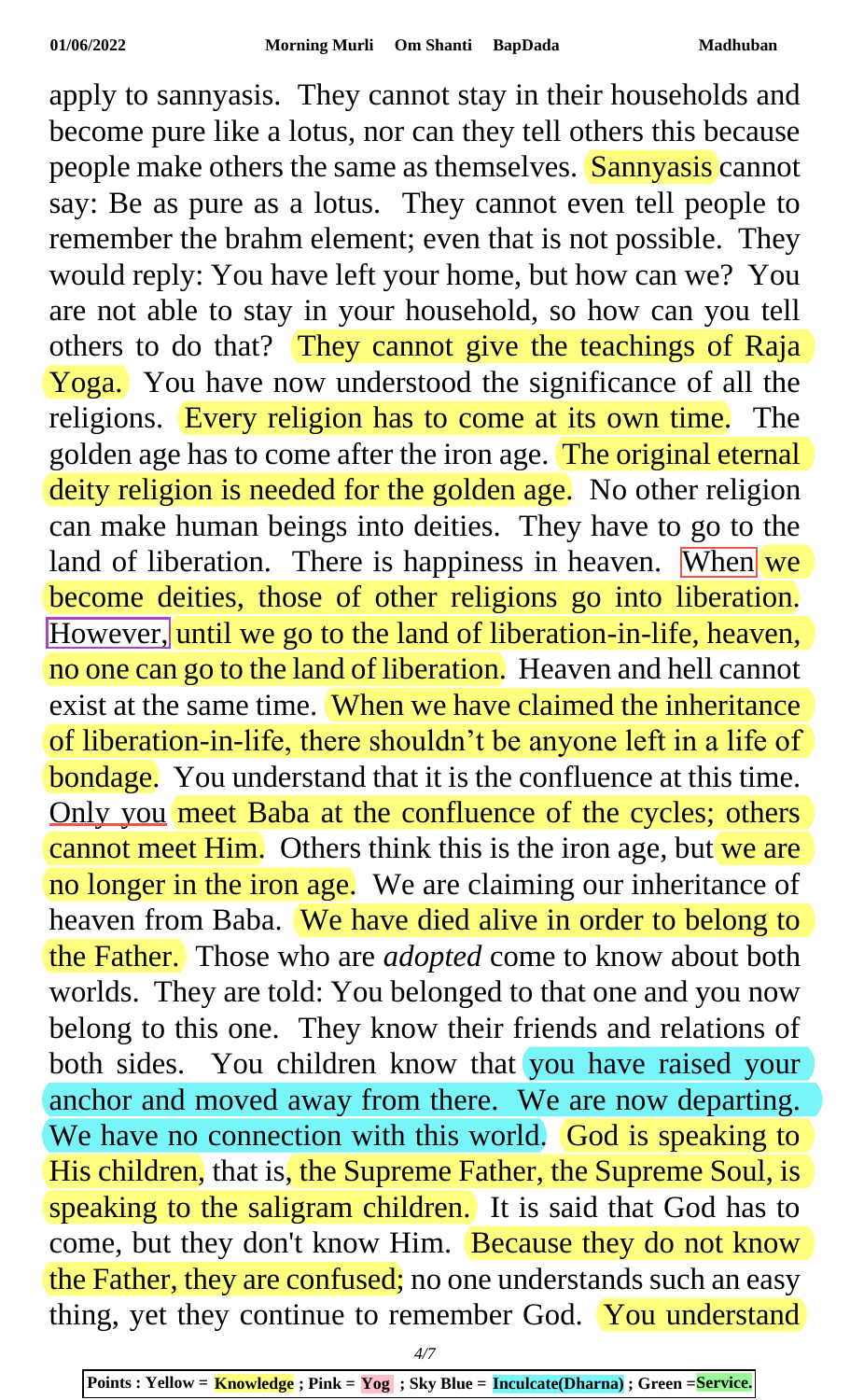that a soul adopts a body to play a *part*. You have come from the supreme region where the Supreme Father, the Supreme Soul, also resides. Human beings do not know about souls nor do they know about the Supreme Soul. No one knows how God will come to meet the children or what He will do. Everything in the Gita has been written *wrongly*. They have changed the name. The Father asks: Do you know Me? Krishna would not ask: Do you know me? The whole world knows him, but he cannot give knowledge. So, you definitely have to explain that God changes His form, but He does not become Shri Krishna. He enters the body of a human. He does not enter the body of Krishna. This one is Brahma; the Krishna soul is in him. They have made a mistake about this tiny aspect. This is the 84<sup>th</sup> birth of the Krishna soul and he then becomes Krishna at the beginning. He is making effort in his last birth to claim the status of Krishna. This is a very incognito matter. They have forgotten this little thing. This is a very slippery thing to understand. You understand that you belong to the Krishna clan. You are now claiming your fortune of the kingdom from Shiv Baba once again. Krishna does not sit in your intellects. People say: God Krishna speaks. That does not prove anything. It is shown in the Gita that only five Pandavas remained. They have given the cycle hundreds of thousands of years. People don't even understand such a simple thing! You understand simply from a signal that you belonged to the sun-dynasty family. From having belonged to the sun dynasty, you then belonged to the shudra dynasty. Then, from Brahmins you become deities; these castes have to be kept in your intellects. They have even reduced the castes by half: they have forgotten the Brahmins, the topknot, and also Shiv Baba. They have shown the deities. the warriors, the merchants and the shudras, but Brahmins too are definitely needed. Where did the children of Brahma go? This does not sit in anyone's intellect. The Father explains to you clearly. You must instill this well into your intellects.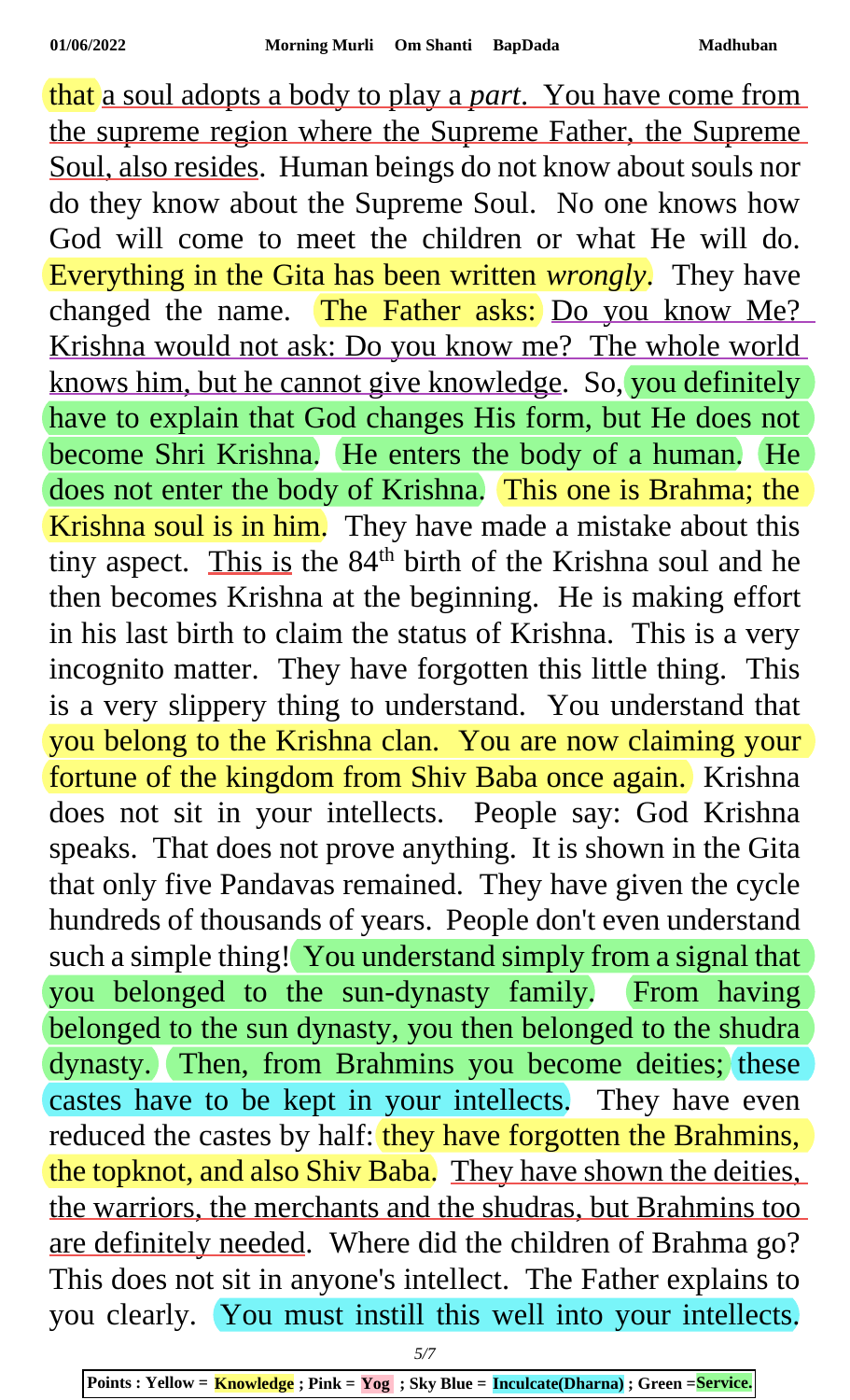The *knowledge* in the Father's intellect should also be in yours. I make you souls the same as Myself. The *knowledge* of the world cycle in Me is also in your intellects. You have to be wise. There should be yoga with Baba, and there should also be the churning of the knowledge again and again. You are sitting here in front of Baba. You understand that Baba explains very easily. It is said: Souls and the Supreme Soul were separated for a long period of time. The Satguru teaches you through the form of an agent. An agent is one who arranges a contract. The Father comes and arranges a contract with Him through this one. You understand that the agent should not be remembered. Your engagement to Shiv Baba takes place through the agent. All of you, the ones in the middle, are also agents. You can ask: What relationship do you have with the Supreme Father, the Supreme Soul? You create methods to arrange the marriage of other souls to Him. You also give the name of Prajapita Brahma. You receive the inheritance from Shiv Baba. He is the Creator of heaven. Embodied souls are engaged to the Supreme Soul. You had been engaged, you claimed your inheritance and you are claiming it once again. You understand this is your business at the confluence for cycle after cycle. No one else can get souls engaged to the Supreme Soul. You get them engaged to the One who makes them into the masters of the world. This is the most elevated spiritual engagement. Cycle after cycle, you study with the Father how to arrange the spiritual engagement of souls to Baba. It happens like this cycle after cycle. You definitely change from human beings into deities, cycle after cycle. Then you deities become human beings again. Human beings are human beings! However, why has it then been written that it did not take God long to change human beings into deities? Because He establishes the deity religion. You understand that it is through this engagement that we are becoming deities from human beings. Everyone says that 3000 years before *Christ* Bharat was *heaven*, but

*6/7*